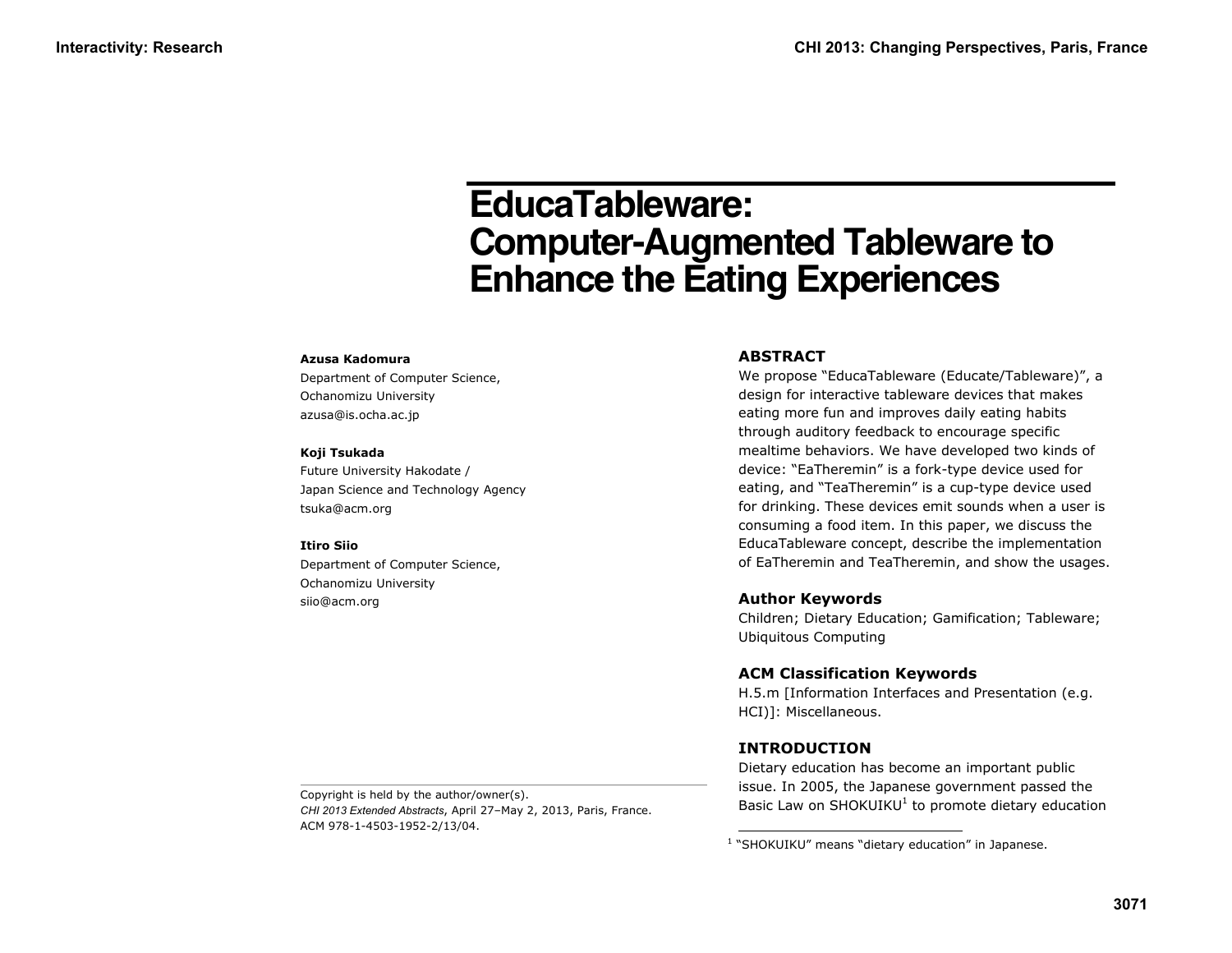for citizens including children to enjoy an active life and live healthy. The policy notes that unbalanced nutritional intake and unhealthy dietary habits such as lack of vegetable intake have increased, and mandates dietary education in kindergartens from 2009 onwards. Although most kindergartens have conducted dietary education sessions, such education appears to have limited effect. When we asked about the matter, four kindergarten teachers stated, "Even if teachers tell children about nutrition, it is difficult for parents to maintain standards at home". Then, we think that a gamification approach using computer technology to make everyday activities fun can be applied to helping children improve their eating habits. In the past, such research has typically focused on food environments, such as dining tables and dishes [1] [2]. Against this background, we focus on the eating/drinking activity itself, and propose a new approach named "EducaTableware (Educate/Tableware)".

EducaTableware is computer-augmented tableware that



**Figure 1.** Conceptual Figure of EducaTableware

emits sounds when a user eats or drinks (Figure 1). EducaTableware aims to enhance human-food

interaction using computer technology, encourage children to eat through gamification, and help in dietary education during mealtimes at home.

# **DESIGN CONCEPTS**

According to our survey with 112 parents that was carried out on a paper-based questionnaire, "dislikes<sup>2"</sup> and "unfocused<sup>3</sup>" were two of important concern in the dietary education. We have designed our system focusing on these results of the survey.

#### -**Interaction Design**

We considered the actions associated with the eating process: spearing food with a fork, moving the food to the mouth, and biting (eating) into the food. In this paper, we focused on the biting/drinking action since we thought it was most suited for dietary education of children: augmenting the spearing or moving actions may encourage a child to merely play with food without eating it. Our devices change sounds depends on several input values: the resistance value of the food item that differs by food type, the number of biting times after start eating and the interval of biting. -**Feedback Design** 

To encourage children to eat through gamification, we decided to generate feedback when a user eats (bites into) a food. There are several possible types of feedback, such as visual (e.g., picture/animation), auditory (e.g., sound/music), and tactile (e.g., vibration). Visual feedback has high expressiveness but may reduce a child's focus on eating; in fact, eating in front of visual displays such as a laptop or a TV is a well-known social problem [3]. Tactile feedback has

<sup>&</sup>lt;sup>2</sup> The child dislikes certain foods.

 $3$  The child cannot concentrate on his/her eating.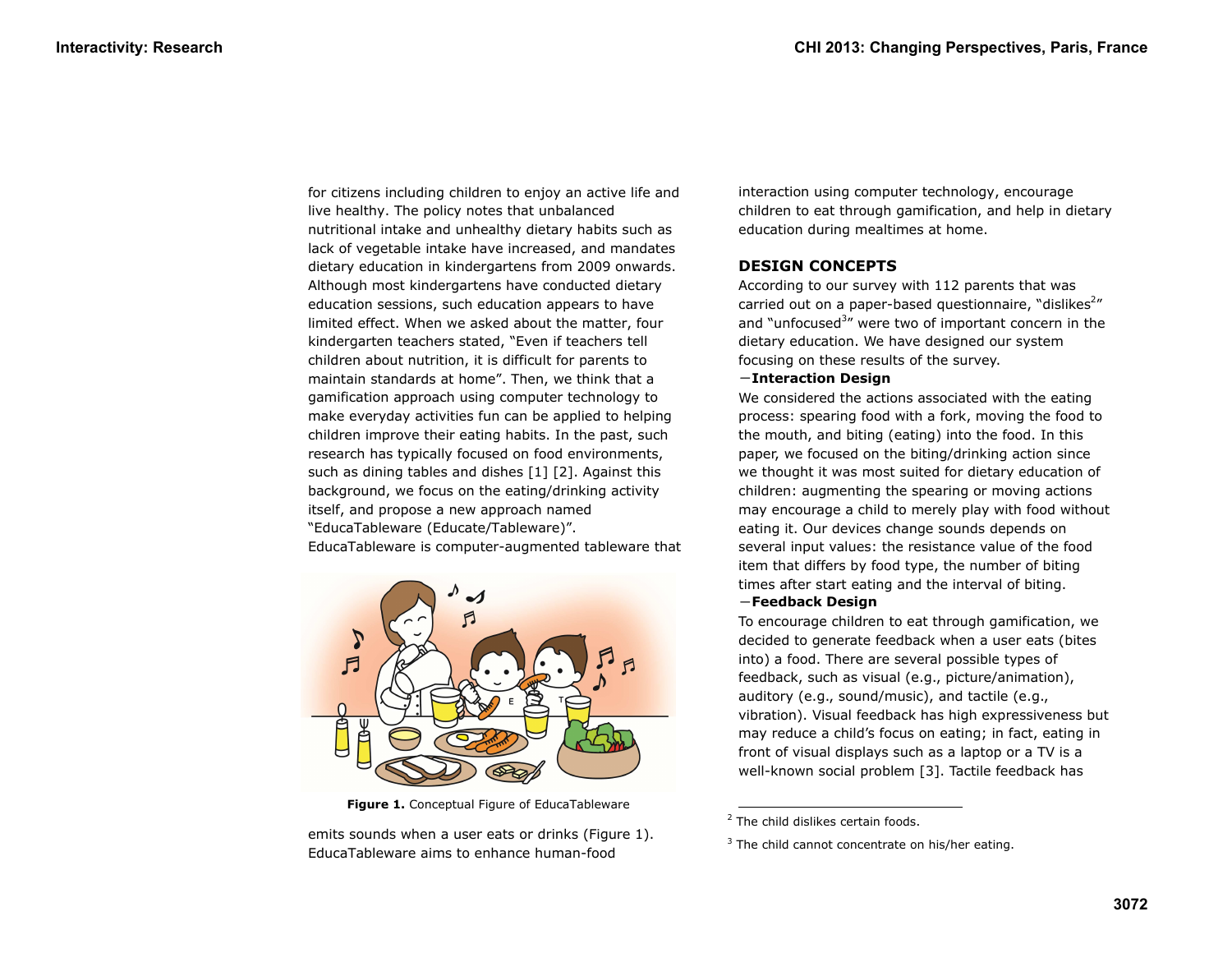



**Figure 3.** EaTheremin Device



limited expressiveness and is unlikely to please children.

We thus selected auditory feedback, which is expressive without being distracting. We pre-recorded two types of sounds: (1) onomatopoeic sounds related to eating (e.g., Paku) that are familiar to most people in Japan and (2) the sounds/voices of popular cartoon characters. We can change the sounds easily depending on a child's preferences.

We prepared about 10 sounds per device in view of the limited memory size. The system selects a sound to play on the basis of several parameters (e.g., food type) and a random factor to solve the "dislikes" problem, i.e., to motivate children to eat new foods. Moreover, we believed that the system might solve the "unfocused" problem by attracting children's attention to the meal. In addition, we believe that auditory feedback is a natural accompaniment to dinnertime conversation.

#### -**System Design**

To allow the system to be used conveniently at dinnertime, we integrated it into familiar tableware. We embedded all the electronic components (e.g., a microcomputer, a speaker, and a battery) into a device for standalone use in the daily environment. We believe that people can easily use our augmented tableware, since they can treat it as normal tableware.

# **IMPLEMENTATION AND USAGES**

We have developed two prototypes: the fork-type prototype EaTheremin, which focuses on the eating act, and the cup-type prototype TeaTheremin, which focuses on the drinking act. Both prototypes use the same sensing mechanism to detect the moment when a user eats or drinks something (Figure 2). Each device has a pair of electrodes: EaTheremin uses the fork tines and grip as electrodes and the TeaTheremin uses the cup bottom and grip. These devices detect weak electric current through the human body, foods, and two electrodes. The current varies based on the resistance values of foods or beverage. The sounds change in response to input values (e.g., these resistance values, number of eating times, or eating interval).



## -**EaTheremin**

EaTheremin emits pre-recorded sounds when a user touches foods to his/her mouth; that is, the system generates a single sound with each bite. Our previous prototypes of EaTheremin [4] required external boards and speakers that were connected by wires. After conducting a pilot user study with the previous prototypes with five children for one day at their homes, we found that most children and parents were concerned about the wires. Therefore, we have developed a "standalone" prototype that contains all the electrical components (a microcomputer, an amplifier, a speaker, and a battery) within its casing. As shown in Figure 3, the metallic tines of the fork and the metal grip act as electrodes. The grip conceals a speaker to generate sounds, an amplifier to amplify the audio signal, a microcontroller (Arduino Pro Mini) to control these devices, and a rechargeable battery. The